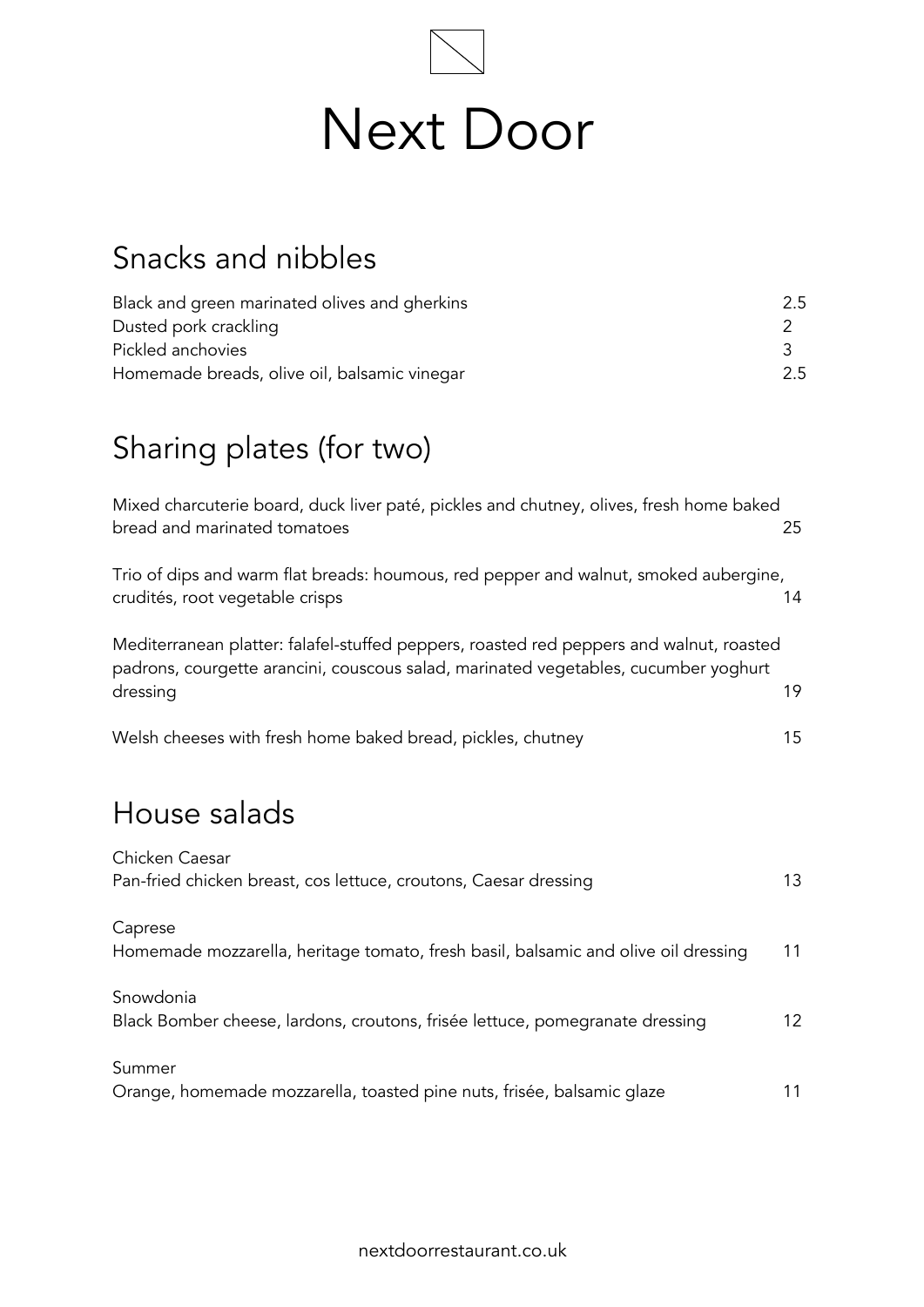

## Toasted breads (all on our homebaked bread)

| The Classic Croque Monsieur<br>Ham, cheese and bechamel toasted sandwich, green salad | 9   |
|---------------------------------------------------------------------------------------|-----|
| The Classic Welsh Rarebit<br>To the traditionally secret recipe, green salad          | 8.5 |
| The Next Door Club<br>Chicken, bacon, lettuce, tomato, mayonnaise                     | 9   |
| The BBC<br>Bacon, brie, cranberry on a crunchy warm baguette                          | 8   |

#### Sandwiches

All served on homemade brown or white bread, garnished with dressed leaves and crisps

Smoked salmon, cream cheese

Prawn cocktail

Ham hock, piccalilli

Poached chicken, lemon mayonnaise

Beef, horseradish, caramelised red onion and all 7.5

#### Mains

The Next Door Beefburger With or without cheese, bacon, tomato, gherkins, mayonnaise in a brioche bun, fries 14